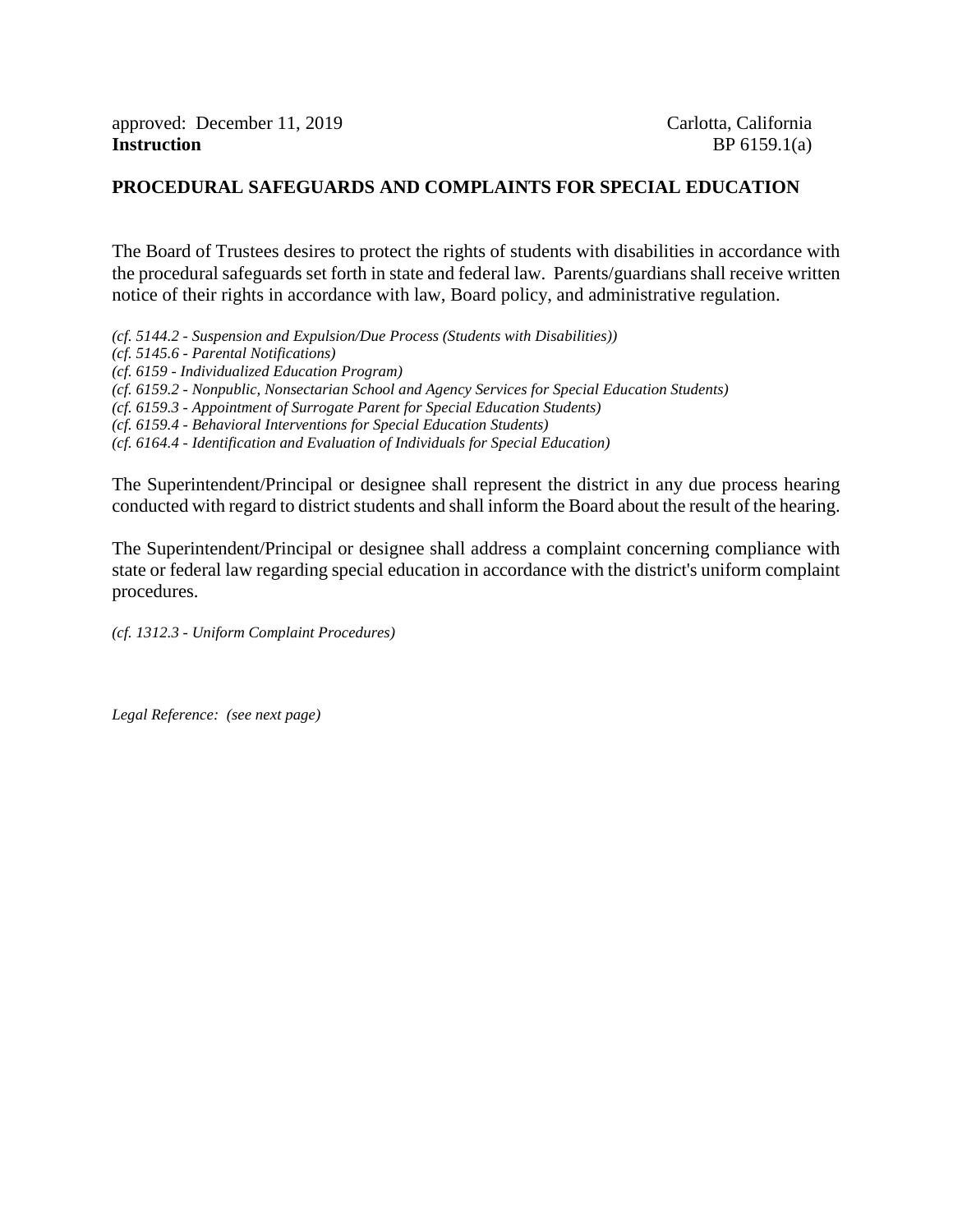### **PROCEDURAL SAFEGUARDS AND COMPLAINTS FOR SPECIAL EDUCATION** (continued)

*Legal Reference:*

*EDUCATION CODE 56000 Education for individuals with disabilities 56001 Provision of the special education programs 56020-56035 Definitions 56195.7 Written agreements 56195.8 Adoption of policies for programs and services 56300-56385 Identification and referral, assessment 56440-56447.1 Programs for individuals between the ages of three and five years 56500-56509 Procedural safeguards, including due process rights 56600-56606 Evaluation, audits and information CODE OF REGULATIONS, TITLE 5 3000-3100 Regulations governing special education 4600-4670 Uniform complaint procedures UNITED STATES CODE, TITLE 20 1232g Family Educational Rights and Privacy Act 1400-1482 Individuals with Disabilities Education Act UNITED STATES CODE, TITLE 29 794 Section 504 of the Rehabilitation Act UNITED STATES CODE, TITLE 42 11434 Homeless assistance CODE OF FEDERAL REGULATIONS, TITLE 34 99.10-99.22 Inspection, review and procedures for amending education records 104.36 Procedural safeguards 300.1-300.818 Assistance to states for the education of students with disabilities, especially: 300.500-300.520 Procedural safeguards and due process for parents and students COURT DECISIONS Winkelman v. Parma City School District, (2007) 550 U.S. 516*

*Management Resources:*

*FEDERAL REGISTER Final Regulations, December 1, 2008, Vol. 73, No. 231, pages 73006-73029 WEB SITES California Department of Education, Special Education: http://www.cde.ca.gov/sp/se U.S. Department of Education, Office of Special Education Programs: http://www.ed.gov/about/offices/list/osers/osep*

Policy **CUDDEBACK UNION ELEMENTARY SCHOOL DISTRICT** adopted: December 11, 2019 Carlotta, California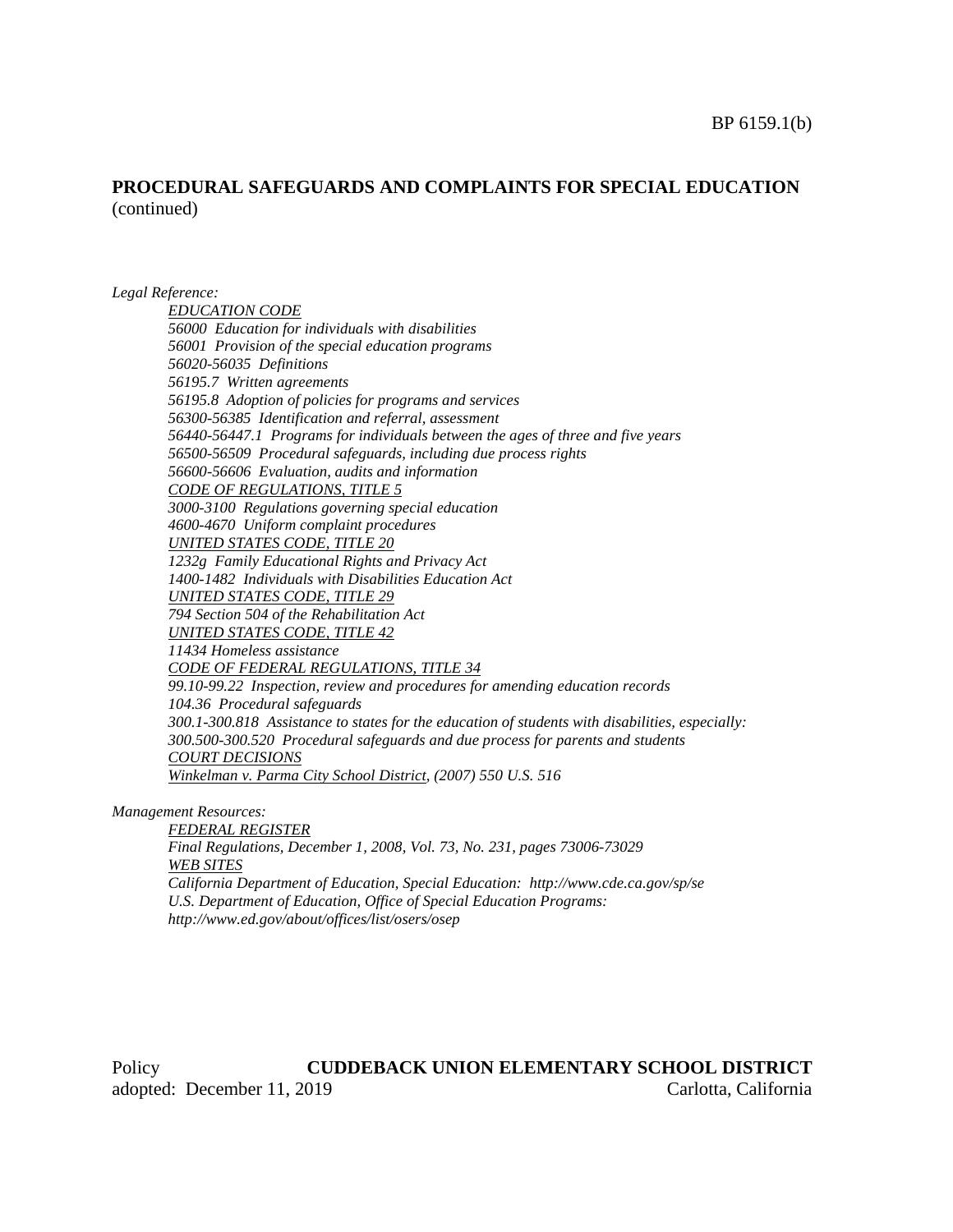### **PROCEDURAL SAFEGUARDS AND COMPLAINTS FOR SPECIAL EDUCATION**

### **Prior Written Notice**

The Superintendent/Principal or designee shall send to the parents/guardians of any student with disabilities a prior written notice within a reasonable time: (20 USC 1415(c); 34 CFR 300.102, 300.300, 300.503; Education Code 56500.4, 56500.5)

- 1. Before the district initially refers the student for assessment
- 2. Before the district proposes to initiate or change the student's identification, assessment, educational placement, or the provision of a free appropriate public education (FAPE) to the student
- 3. Before the district refuses to initiate or change the student's identification, assessment, or educational placement or the provision of FAPE to the student
- 4. Before the student graduates from high school with a regular diploma thus resulting in a change in placement
- 5. Upon receipt of the parent/guardian's written revocation of consent for the continued provision of special education and related services to his/her child

This notice shall include: (20 USC 1415(c); 34 CFR 300.503; Education Code 56500.4)

- 1. A description of the action proposed or refused by the district
- 2. An explanation as to why the district proposes or refuses to take the action
- 3. A description of each assessment procedure, test, record, or report the district used as a basis for the proposed or refused action
- 4. A statement that the parents/guardians of the student have protection under procedural safeguards and, if this notice is not an initial referral for assessment, the means by which a copy of the description of procedural safeguards can be obtained
- 5. Sources for parents/guardians to obtain assistance in understanding these provisions
- 6. A description of any other options that the individualized education program (IEP) team considered and why those options were rejected

#### *(cf. 6159 - Individualized Education Program)*

7. A description of any other factors relevant to the district's proposal or refusal *(cf. 5145.6 - Parental Notifications)*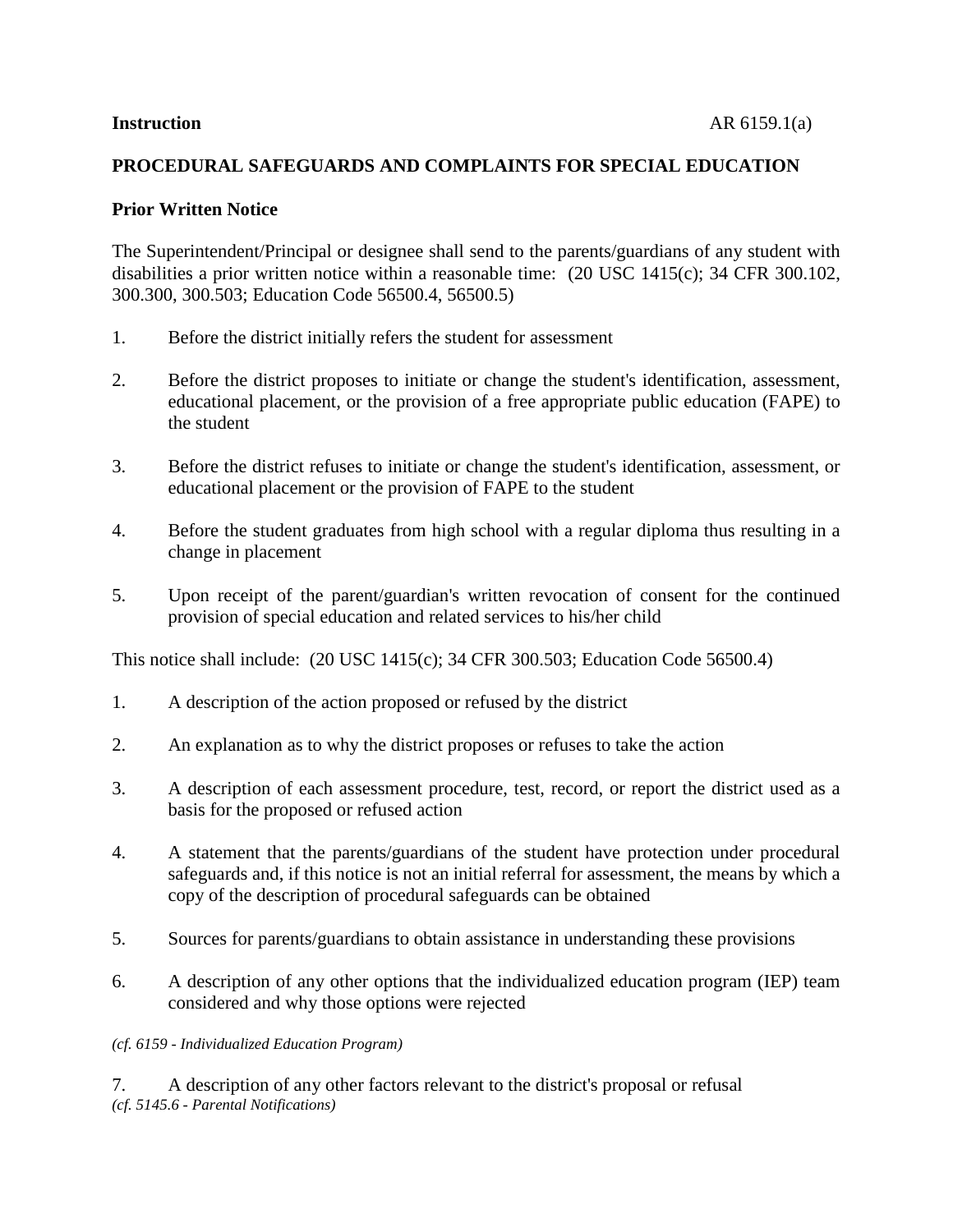# **PROCEDURAL SAFEGUARDS AND COMPLAINTS FOR SPECIAL EDUCATION** (continued)

# **Procedural Safeguards Notice**

A procedural safeguards notice shall be made available to parents/guardians of students with disabilities once each school year and: (20 USC 1415(d)(1); 34 CFR 300.504; Education Code 56301)

- 1. Upon initial referral or parent/guardian request for assessment
- 2. Upon receipt of the first state compliance complaint in a school year

*(cf. 1312.3 - Uniform Complaint Procedures)*

- 3. Upon receipt of the first due process hearing request in a school year
- 4. In accordance with the discipline procedures pursuant to 34 CFR 300.530(h), when a decision is made to remove a student because of a violation of a code of conduct constituting a change of placement

*(cf. 5144.2 - Suspension and Expulsion/Due Process (Students with Disabilities))*

5. Upon request by a parent/guardian

The procedural safeguards notice shall include a full explanation of all of the procedural safeguards available under 34 CFR 300.148, 300.151-300.153, 300.300, 300.502-300.503, 300.505-300.518, 300.520, 300.530-300.536, and 300.610-300.625 relating to: (20 USC 1415(d)(2); 34 CFR 300.504; Education Code 56301)

1. Independent educational evaluation

*(cf. 6164.4 - Identification and Evaluation of Individuals for Special Education)*

- 2. Prior written notice
- 3. Parental consent, including a parent/guardian's right to revoke consent, in writing, to his/her child's continued receipt of special education and related services
- 4. Access to educational records

*(cf. 5125 - Student Records)*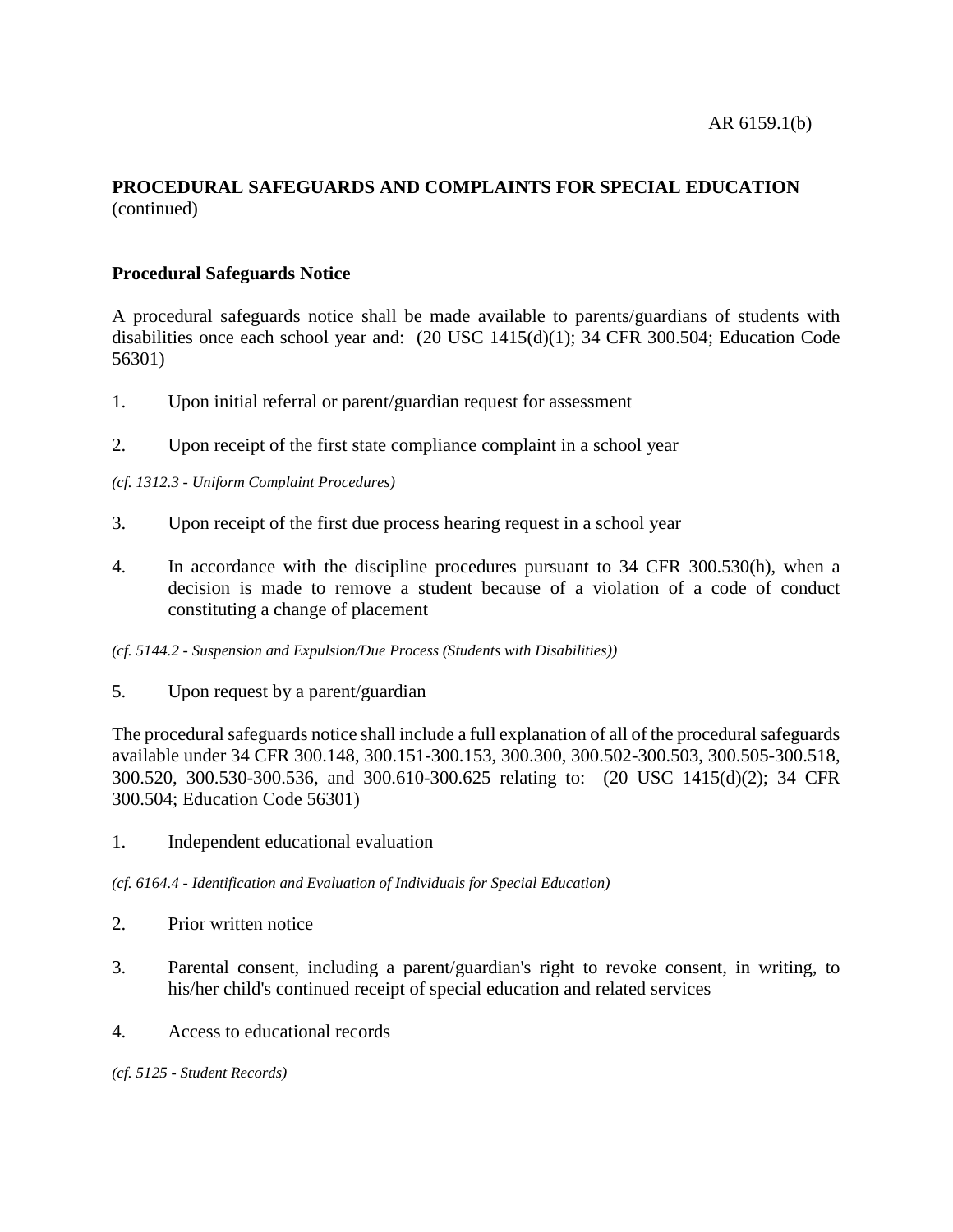5. Opportunity to present complaints and resolve complaints through the due process complaint and state compliance complaint procedures, including the time period in

AR 6159.1(c)

# **PROCEDURAL SAFEGUARDS AND COMPLAINTS FOR SPECIAL EDUCATION** (continued)

which to file a complaint, the opportunity for the district to resolve the complaint, and the difference between a due process complaint and the state compliance complaint procedures, including the jurisdiction of each procedure, what issues may be raised, filing and decisional timelines, and relevant procedures

- 6. The availability of mediation
- 7. The student's placement during the pendency of any due process complaint
- 8. Procedures for students who are subject to placement in an interim alternative educational setting
- 9. Requirements for unilateral placement by parents/guardians of students in private schools at public expense
- 10. Hearings on due process complaints, including requirements for disclosure of assessment results and recommendations
- 11. State-level appeals
- 12. Civil actions, including the time period in which to file those actions
- 13. Attorney's fees

This notice shall also include the rights and procedures contained in Education Code 56500-56509, including information on the procedures for requesting an informal meeting, prehearing mediation conference, mediation conference, or due process hearing; the timelines for completing each process; whether the process is optional; the type of representative who may be invited to participate; the right of the parent/guardian and/or the district to electronically record the proceedings of IEP meetings in accordance with Education Code 56341; and information regarding the state special schools for students who are deaf, hard of hearing, blind, visually impaired, or deaf-blind. (Education Code 56321, 56321.5, 56321.6)

A copy of this notice shall be attached to the student's assessment plan and referred to at each IEP meeting. (Education Code 56321, 56321.5)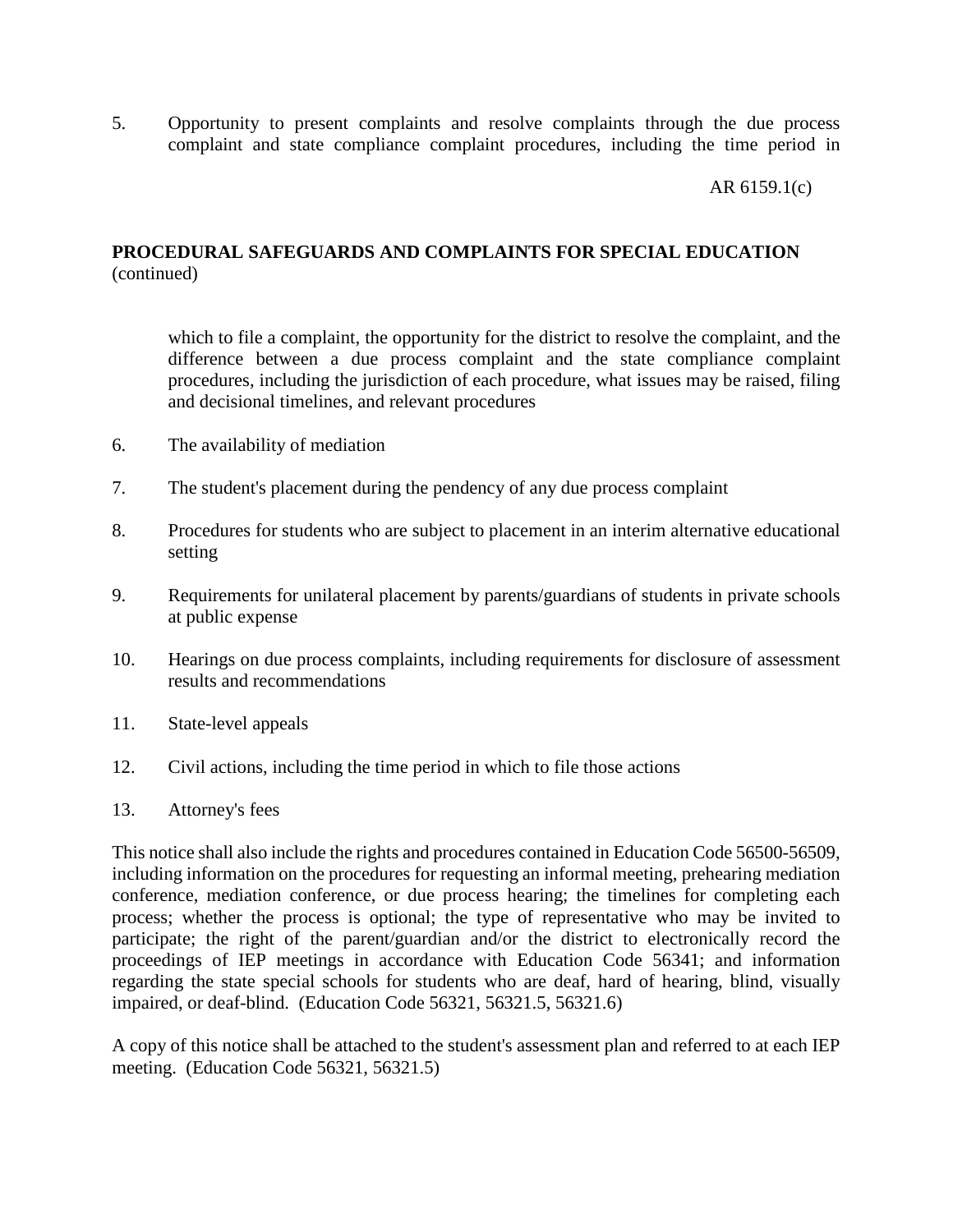# **Format of Parent/Guardian Notices**

The parents/guardians of a student with a disability shall be provided written notice of their rights in a language easily understood by the general public and in their native language or other mode of communication used by them, unless to do so is clearly not feasible. (34 CFR 300.503; Education Code 56341, 56506)

AR 6159.1(d)

# **PROCEDURAL SAFEGUARDS AND COMPLAINTS FOR SPECIAL EDUCATION** (continued)

If the native language or other mode of communication of the parent/guardian is not a written language, the district shall take steps to ensure that: (34 CFR 300.503)

- 1. The notice is translated orally or by other means to the parent/guardian in his/her native language or other mode of communication.
- 2. The parent/guardian understands the contents of the notice.
- 3. There is written evidence that items #1 and #2 have been satisfied.

The district may place a copy of the procedural safeguards notice on the district's web site. (20 USC 1415(d))

A parent/guardian of a student with disabilities may elect to receive the prior written notice or procedural safeguards notice by an electronic mail communication. (34 CFR 300.505)

### **Due Process Complaints**

A parent/guardian and/or the district may initiate due process hearing procedures whenever: (20 USC 1415(b); Education Code 56501)

- 1. There is a proposal to initiate or change the student's identification, assessment, or educational placement or the provision of FAPE to the student.
- 2. There is a refusal to initiate or change the student's identification, assessment, or educational placement or the provision of FAPE to the student.
- 3. The parent/guardian refuses to consent to an assessment of his/her child.
- 4. There is a disagreement between a parent/guardian and the district regarding the availability of a program appropriate for the student, including the question of financial responsibility, as specified in 34 CFR 300.148.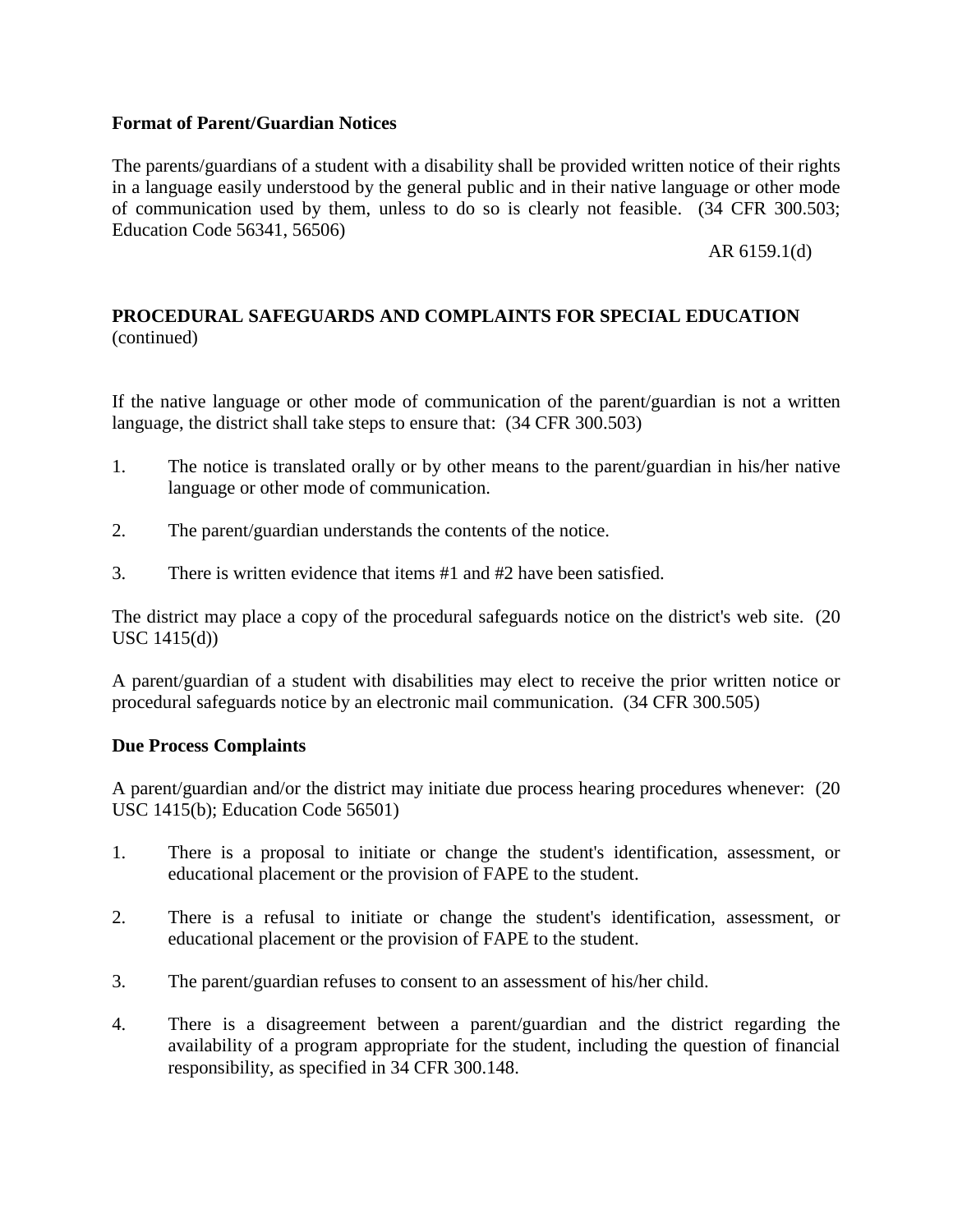Prior to having a due process hearing, the party requesting the hearing, or the party's attorney, shall provide the opposing party a due process complaint, which shall remain confidential, specifying: (20 USC 1415(b); 34 CFR 300.508; Education Code 56502)

- 1. The student's name
- 2. The student's address or, in the case of a student identified as homeless pursuant to 42 USC 11434, available contact information for that student

AR 6159.1(e)

# **PROCEDURAL SAFEGUARDS AND COMPLAINTS FOR SPECIAL EDUCATION** (continued)

*(cf. 6173 - Education for Homeless Children)*

- 3. The name of the school the student attends
- 4. A description of the nature of the student's problem relating to the proposed or refused initiation or change, including facts relating to the problem
- 5. A proposed resolution to the problem to the extent known and available to the complaining party at the time

Parties filing a due process complaint shall file their request with the Superintendent of Public Instruction or designated contracted agency. (Education Code 56502)

### **District's Response to Due Process Complaints**

If the district has sent prior written notice to the parent/guardian regarding the subject matter of the parent/guardian's due process complaint, the district shall, within 10 days of receipt of the complaint, send a response specifically addressing the issues in the complaint. (20 USC 1415(c)(1); 34 CFR 300.508)

If the district has not sent a prior written notice to the parent/guardian regarding the subject matter contained in the parent/guardian's due process complaint, the district shall send a response to the parent/guardian within 10 days of receipt of the complaint containing: (20 USC 1415(c)(1); 34 CFR 300.508):

- 1. An explanation of why the district proposed or refused to take the action raised in the complaint
- 2. A description of other options that the IEP team considered and the reasons that those options were rejected